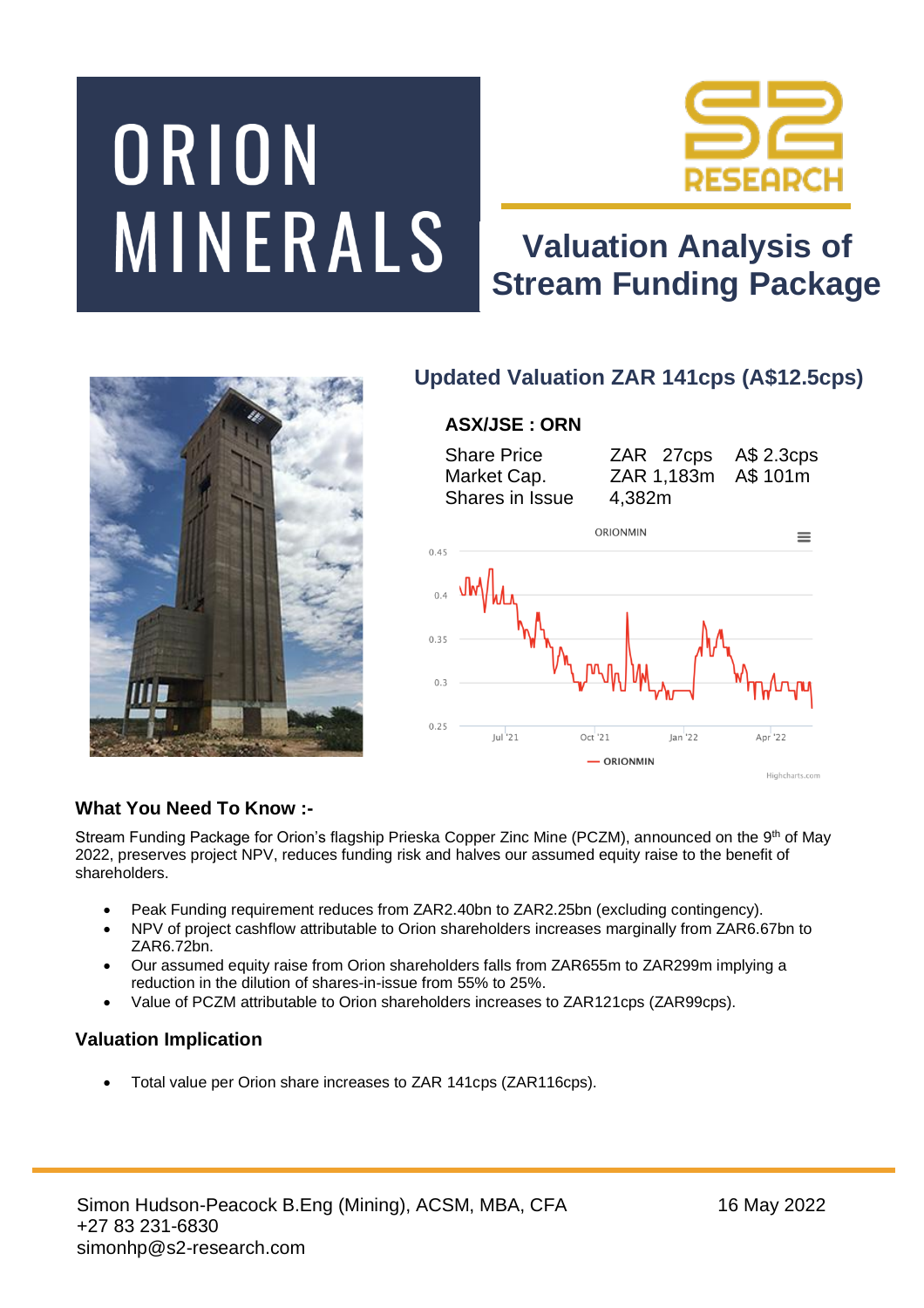## **TABLE OF CONTENTS**

|                                                             | 3  |
|-------------------------------------------------------------|----|
|                                                             | 4  |
|                                                             | 5  |
| The Impact of Stream Funding on PCZM NPV                    |    |
| The Impact of Reducing the Assumed Equity Raise             | 9  |
| Estimating the Cost of the Precious Metals Stream Funding   | 10 |
| Estimating the Cost of the Revenue Stream Funding           | 12 |
| Impact of the Sale of Precious Metals on Net Smelter Return | 13 |
|                                                             | 14 |
|                                                             | 14 |
|                                                             | 15 |

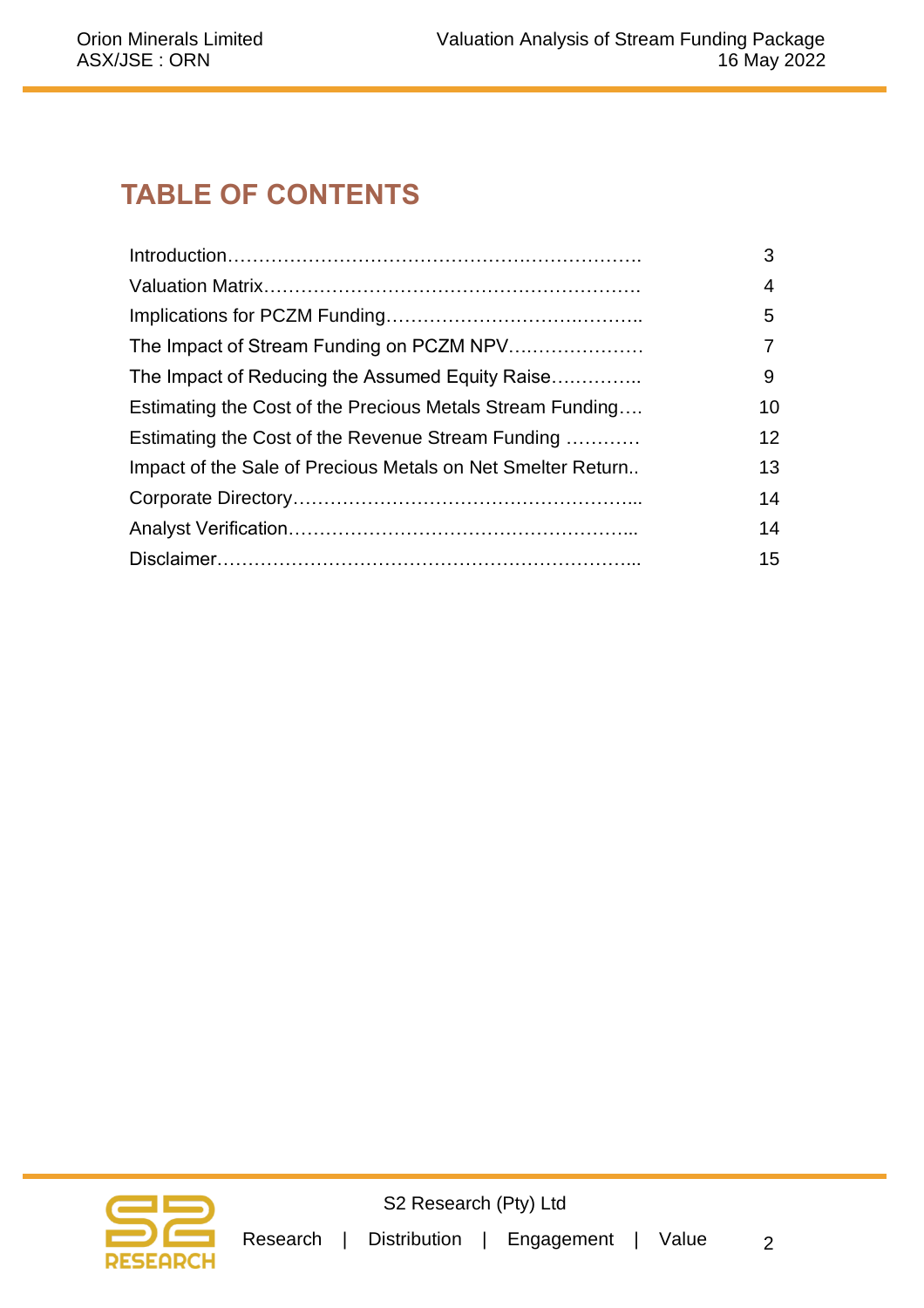## **Introduction**

**On the 9th of May 2022, Orion Minerals Ltd announced that they had signed nonbinding term sheets with Triple Flag Precious Metals, a Canadian streaming and royalty finance company, in respect of a US\$87m funding package to advance the development of their flagship Prieska Copper Zinc Mine (PCZM).**

In this note, we analyse the valuation impact of the proposed Stream Funding Agreement.

- The inclusion of Stream Funding in the overall funding package for PCZM reduces peak funding, including a 10% contingency, from ZAR2.7bn to ZAR2.5bn on account of reduced interest accruals.
- We calculate that the net impact of the Stream Funding proposal is marginally positive to Project NPV with the benefits of earlier cashflows to Orion shareholders offsetting the costs of future revenue sacrifices.
- The reduction in our assumed equity contribution from Orion shareholders to the overall funding package falls from ZAR655m to ZAR299m. The implied dilution to shares-in-issue reduces from 55% to 25%.
- We estimate that the Precious Metals and Revenue Streams have been priced at  $~16\%$  and  $~20\%$  respectively (real IRR's) using prevailing commodity prices.
- The change in Project NPV combined with the reduced implied dilution improves our calculated fair value per Orion share by 22%.

Consequently, we are updating our target price for Orion Minerals Ltd from ZAR116cps to ZAR141cps.

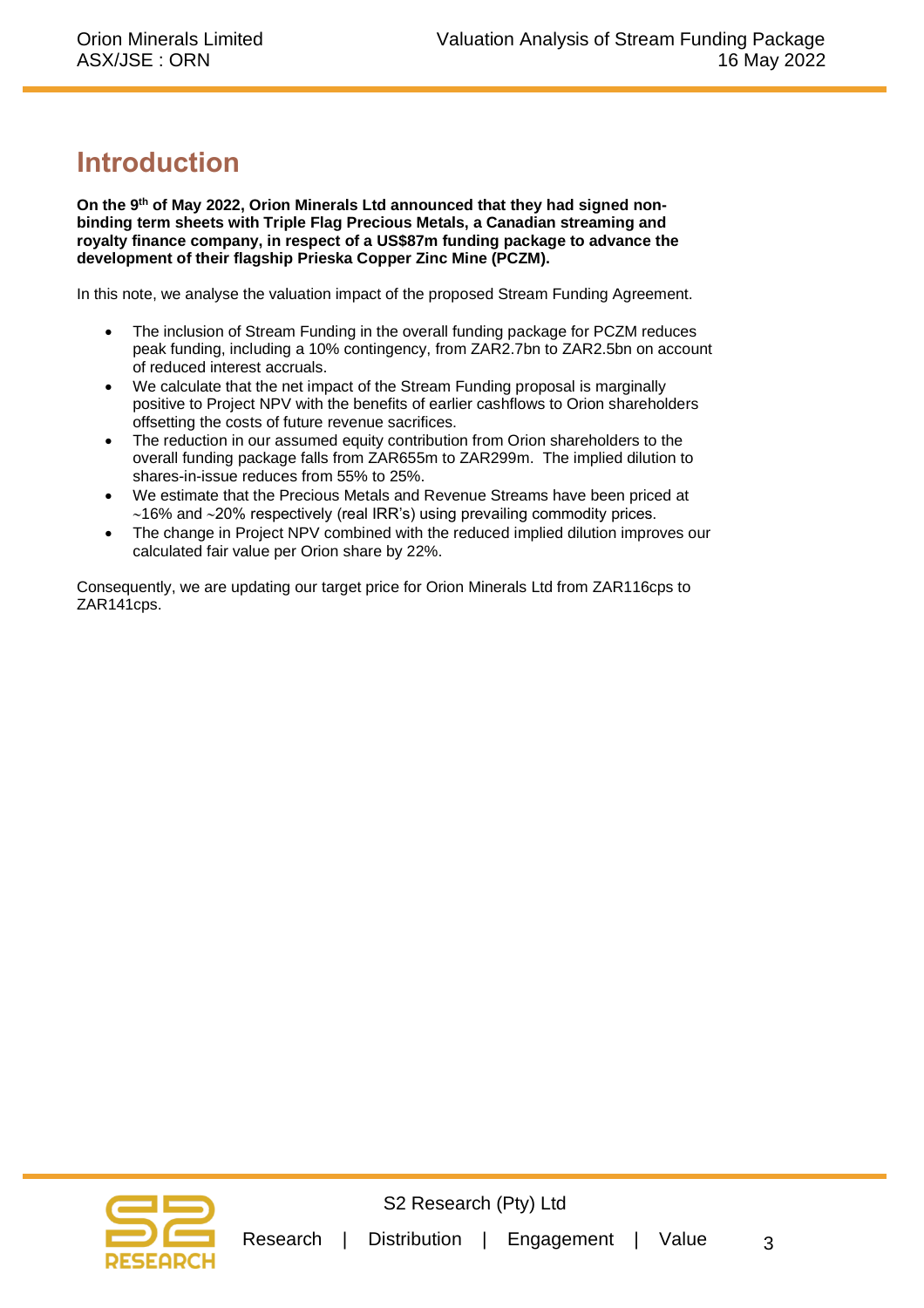## **Valuation Matrix : Orion Minerals Ltd (ZARcps)**

Given the inherent volatility in commodity prices, we present a valuation matrix below to assist the reader with a risk/value assessment per Orion share. Valuations of PCZM are calculated by discounting future cashflows attributable to Orion shareholders at different metal prices.

Comparisons are made using an 8% and a 10% real discount rate. An exchange rate of ZAR/US\$ 15.00 is held constant.

#### **Valuation Orion per share @ 8% Discount Rate (Real)**

|            |       | <b>Copper Price</b> |       |       |       |        |        |        |
|------------|-------|---------------------|-------|-------|-------|--------|--------|--------|
|            |       | 8,000               | 8,500 | 9,000 | 9,500 | 10,000 | 10,500 | 11,000 |
| Zinc Price | 2,500 | 96                  | 106   | 113   | 121   | 129    | 136    | 144    |
|            | 2,750 | 109                 | 116   | 123   | 131   | 139    | 147    | 155    |
|            | 3,000 | 118                 | 126   | 134   | 141   | 149    | 158    | 166    |
|            | 3,250 | 128                 | 136   | 144   | 152   | 160    | 168    | 175    |
|            | 3,500 | 139                 | 146   | 154   | 163   | 171    | 178    | 185    |
|            | 3,750 | 149                 | 157   | 166   | 174   | 181    | 187    | 194    |
|            | 4,000 | 160                 | 168   | 177   | 184   | 190    | 197    | 204    |

#### **Valuation Orion per share @ 10% Discount Rate (Real)**

|                   |       | <b>Copper Price</b> |       |       |       |        |        |        |
|-------------------|-------|---------------------|-------|-------|-------|--------|--------|--------|
|                   |       | 8,000               | 8,500 | 9,000 | 9,500 | 10,000 | 10,500 | 11,000 |
| <b>Zinc Price</b> | 2,500 | 84                  | 93    | 99    | 106   | 112    | 119    | 125    |
|                   | 2,750 | 95                  | 101   | 108   | 114   | 121    | 128    | 135    |
|                   | 3,000 | 103                 | 110   | 116   | 123   | 130    | 137    | 144    |
|                   | 3,250 | 112                 | 119   | 125   | 132   | 139    | 146    | 152    |
|                   | 3,500 | 121                 | 127   | 134   | 142   | 149    | 154    | 160    |
|                   | 3,750 | 130                 | 137   | 144   | 151   | 157    | 163    | 168    |
|                   | 4,000 | 139                 | 146   | 153   | 159   | 165    | 171    | 176    |

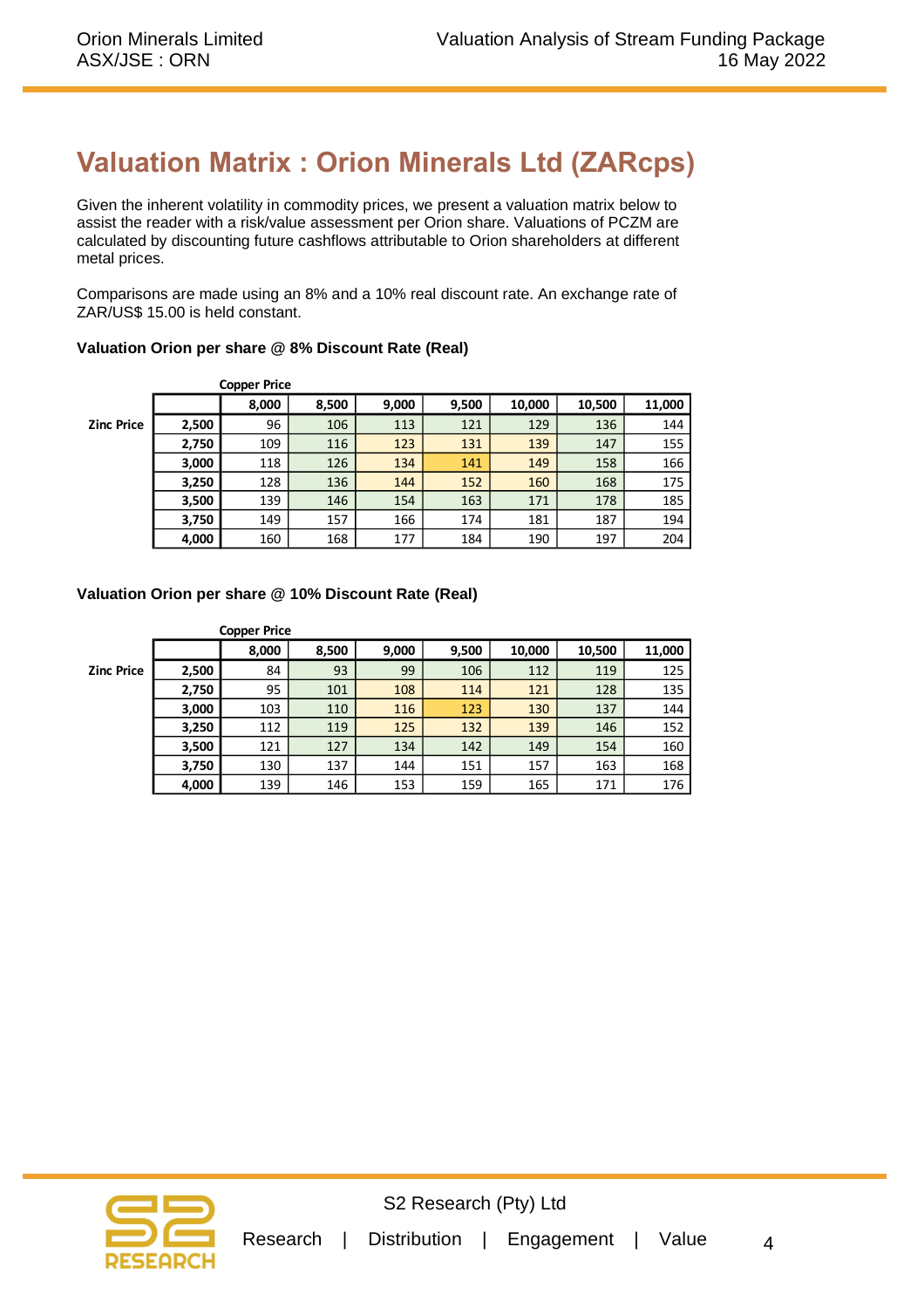## **Implications for PCZM Funding**

In our note, Optimising the Prieska Copper-Zinc Mine (3 Feb 2022), we estimated that Orion would need to arrange funding of approximately ZAR2.7bn, including a 10% contingency above forecast peak funding of ZAR2.4bn.

In terms of the funding package announced by Orion (ASX/JSE 9 May 2022), ZAR1.28bn (US\$80m @ ZAR/US\$ 16.00) has been secured against 84% of the future precious metals stream arising from PCZM. A further ZAR113m (A\$10m @ ZAR/A\$ 11.25) has been secured against 0.8% of future gross revenue, also ringfenced to PCZM. This theoretically leaves approximately ZAR1.3bn to be raised.

However, because there is no interest accrued on the Stream Funding component, peak funding requirements under this scenario drop from ZAR2.40bn (excl. contingency) to ZAR2.25bn giving a new target funding level of ZAR2.5bn (incl. 10% contingency). Thus, ZAR1.1bn is now required to complete the funding package.

Of the ZAR1.1bn, we have assumed that a third, ZAR370m, will be from equity and twothirds, ZAR740m, will be bank financed.

In summary, we estimate that the funding mix will now be;

- ZAR 1,280m Precious Metals Stream Funding
- ZAR 110m Revenue Stream Funding
- ZAR 370m Equity Raise (Net of Fees)
- ZAR 740m Bank Finance Facility (Including ∼ZAR225m contingency)

The implications for Project funding requirements can be illustrated below. Prior to the Stream Funding announcement, we had estimated peak funding of ZAR2.4bn. Of this, ZAR800m was to have been equity financed and the remaining ZAR1.6bn from a portfolio of bank debt.



Now, with the Stream Funding in place, we estimate peak funding to be ZAR2.25bn with ZAR370m equity financed and ZAR400m from bank debt, excluding any contingencies.

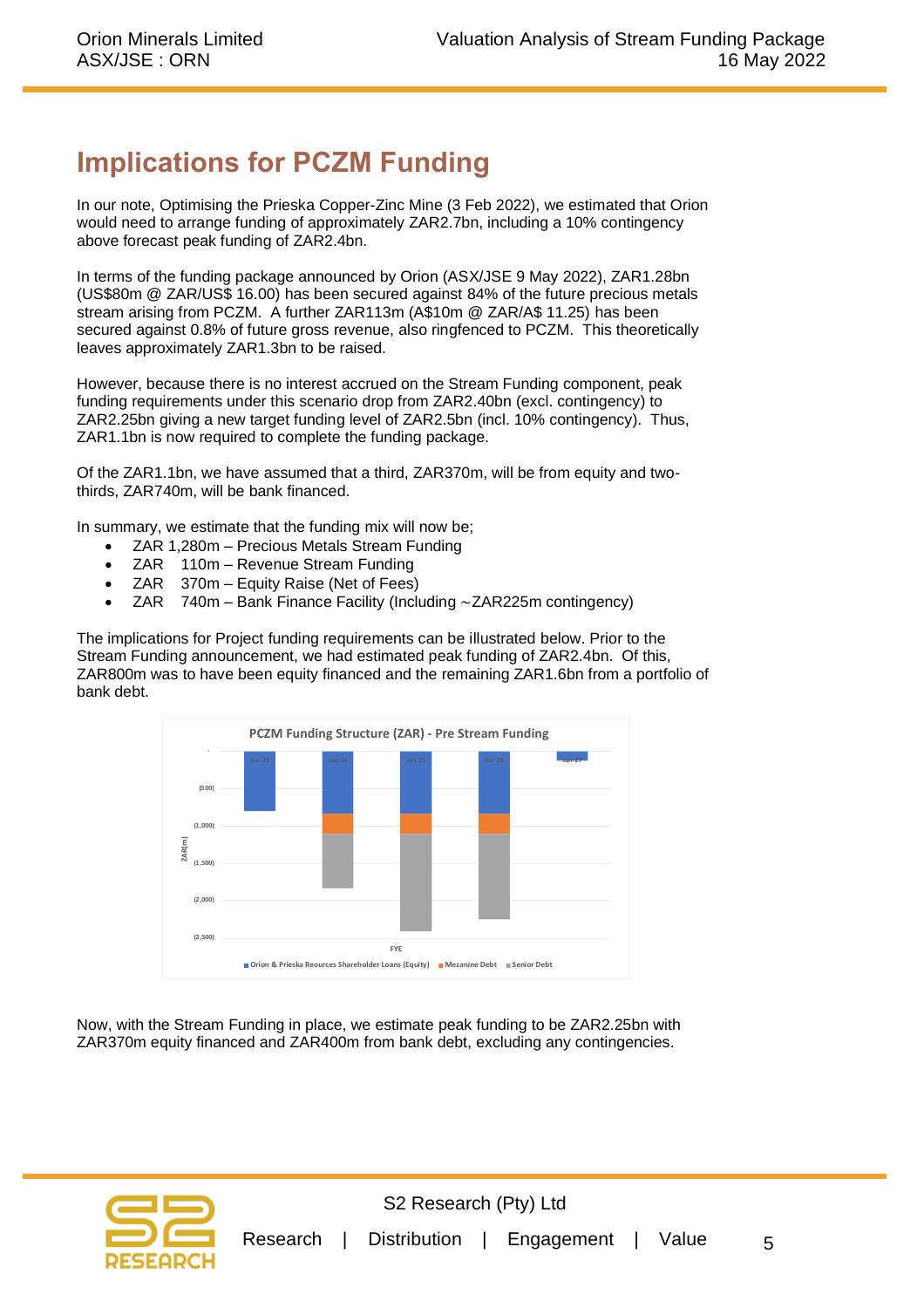

In the short term, A\$20m (~ZAR225m) needs to be raised with some urgency to secure the early A\$10m revenue stream funding that, in combination, will be used to fund the accelerated mining-plan feasibility study and thereafter to commence the dewatering program. This A\$20m can be secured by any funding arrangement, including equity, that is acceptable to Triple Flag Precious Metals.

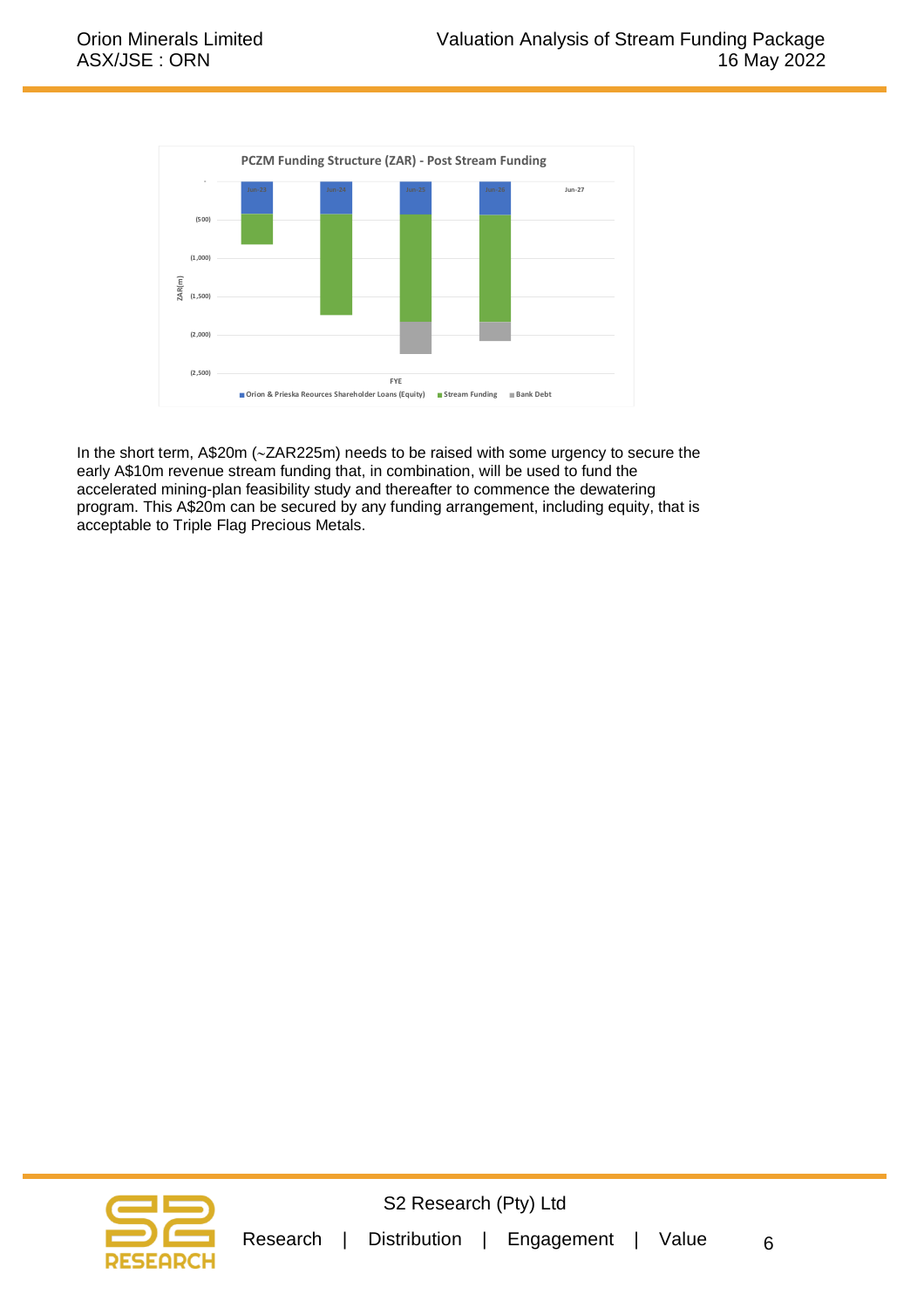## **The Impact of Stream Funding on PCZM NPV**

In our financial model for PCZM, we have used a discount rate of 8% (real) on the after-tax cashflows attributable to Orion shareholders. There are three significant impacts to our valuation model that arise from the new funding arrangements.

- 1. The negative impact of reducing precious metals revenue by an effective 74%
- 2. The negative impact of reducing base metals revenue by 0.8%
- 3. The positive impact of the new funding profile.

The effects of these are illustrated in the cashflow graph below. One can see that there is a reduction in the drawdown in equity funding as less is required. Then, there is a significantly higher cashflow in FY2027 due to a marked reduction in debt repayment requirements. Both these adjustments have a positive impact on the after-tax NPV attributable to Orion shareholders.

Thereafter, the reduction in after-tax cashflow over the life-of-mine due to the revenue sacrifice (precious and base metals) to the Stream Funding is evident when comparing the pre-Stream Funding cashflows (dotted line) to what is now expected.



(Source : S2R Estimates)

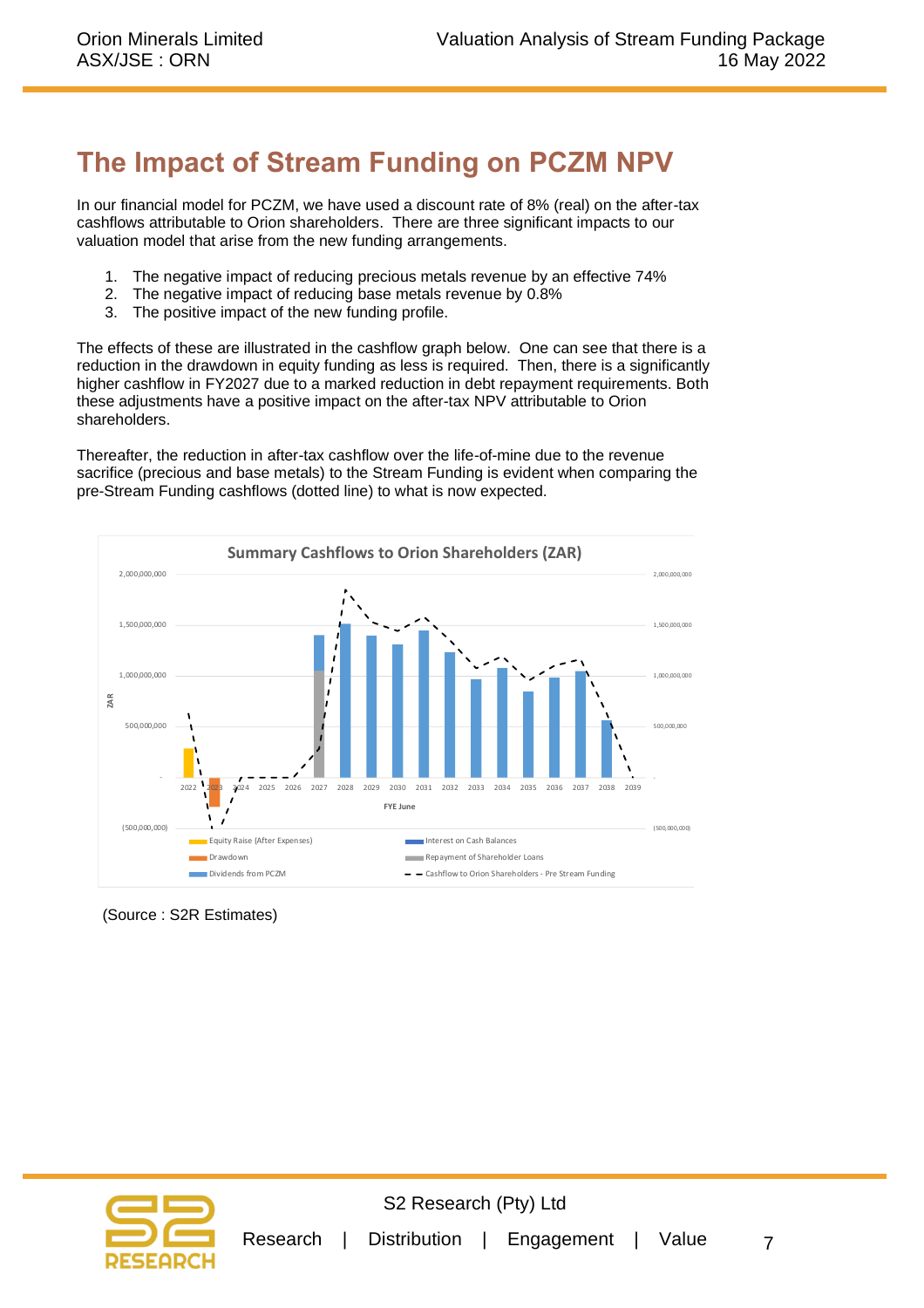The NPV effects to Orion shareholders of each component maybe summarised as follows.

| <b>NPV Changes Summary</b>                  |         |
|---------------------------------------------|---------|
|                                             | ZAR (m) |
| NPV Pre Stream Funding <sup>(1)</sup>       | 6,670   |
| Less Precious Metals Stream (74% Effective) | (632)   |
| Less Revenue Stream (0.8%)                  | (121)   |
| Effect of New Funding Profile               | 806     |
| NPV (Post Stream Funding)                   | 6.723   |

 $^{(1)}$  Optimising the Prieska Copper-Zinc Project (Published 3 Feb 2022)

(Source : S2R Estimates)

In summary, there is a marginal positive impact on the calculated NPV attributable to Orion shareholders due to the proposed funding package.

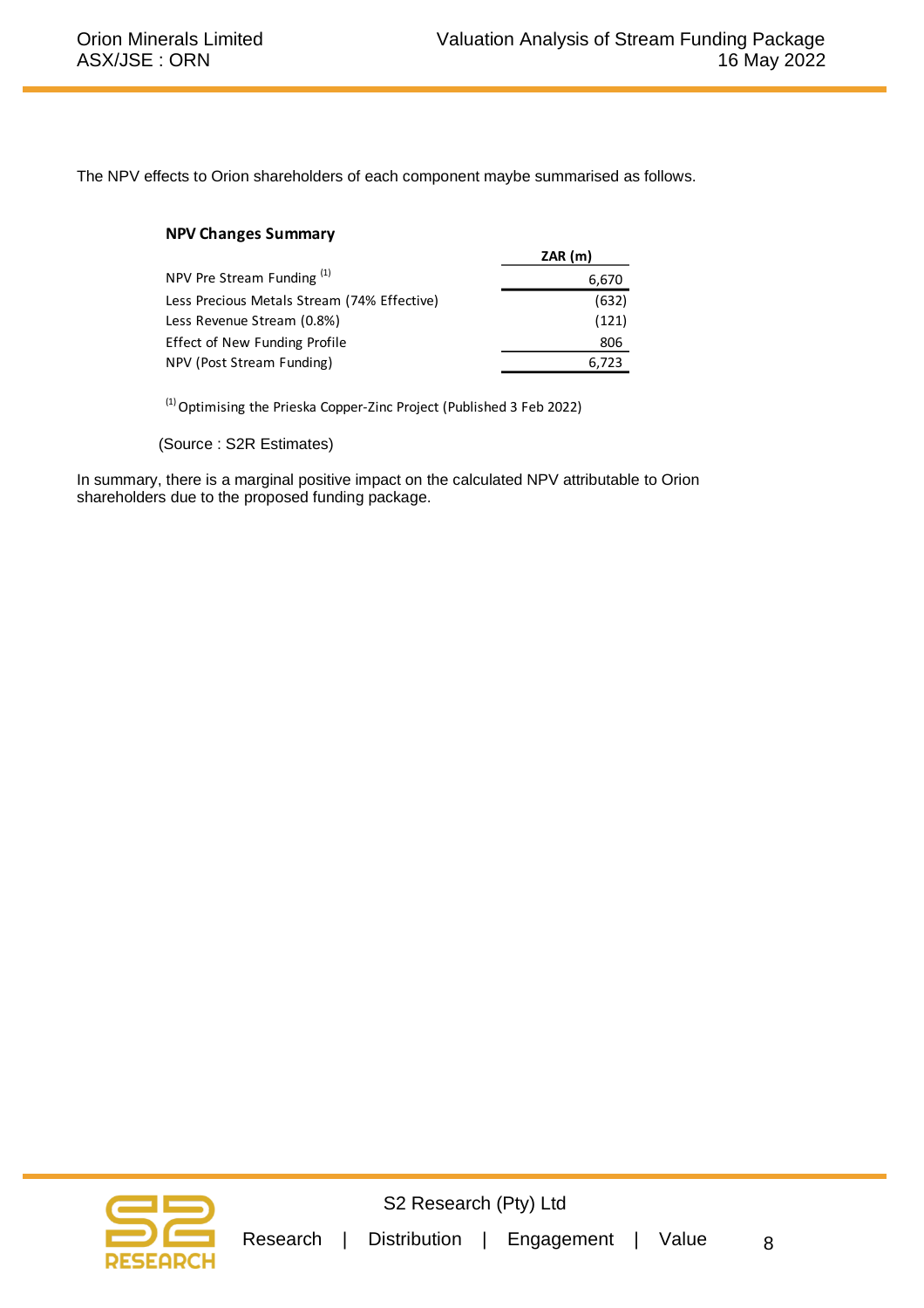## **Impact of Reducing the Assumed Equity Raise**

The Stream Funding reduces our assumed Equity Raise (incl. costs) in our financial model from ZAR835m to ZAR380m. Of this new ZAR380m, 22.2% (ZAR84m) is the responsibility of Prieska Resources, the empowerment partnership at the project level. This leaves Orion shareholders with ZAR299m to raise instead of ZAR655m.

At the assumed share price of ZAR30c, applying a 10% discount, 1,106m shares instead of 2,426m shares would need to be placed. When compared to the current shares in issue, 4,431m (fully diluted), this represents a 25% dilution instead of a 55% dilution. The valuation impact of this on shareholders is significant as illustrated by out NAV calculation below.

#### **Orion Minerals : Valuation Analysis Summary**

|                                                                 |                    | Pre                     | Post                  |         |
|-----------------------------------------------------------------|--------------------|-------------------------|-----------------------|---------|
| <b>Base Case Valuation</b>                                      |                    | <b>Stream Funding</b>   | <b>Stream Funding</b> |         |
| NPV of Project Cashflows to Orion Shareholders                  |                    | 6,670,269,244           | 6,723,379,460         | ZAR     |
| <b>Current Share Price</b>                                      |                    | 30.0                    | 30.0                  | ZARcps  |
| Current SISS (Fully Diluted incl Options at AU\$ 3cps and less) |                    | 4,431,000,000           | 4,431,000,000         |         |
| Current Mkt Cap                                                 | 18%                | 1,329,300,000           | 1,329,300,000         |         |
| Orion's Equity Raise                                            | (=77.8% of Equity) | 655,200,000             | 298,750,227           | ZAR     |
| Number of Shares Required                                       | 10% Discount/Spot  | 2,426,666,667           | 1,106,482,323         |         |
| New SISS                                                        |                    | 6,857,666,667           | 5,537,482,323         |         |
|                                                                 |                    |                         |                       | ZAR cps |
| Value In Project (Cashflow to Orion Shareholders)               |                    | 6,670,269,244           | 6,723,379,460         | 121     |
| Value In Australia & NC Excluding O'Kiep                        |                    | 260,700,000             | 260,700,000           | 5       |
| Valuation of Okiep (Cashflow to Orion Shareholders)             |                    | 773,467,650             | 773,467,650           | 14      |
| Cash on the Balance Sheet                                       | 31-Mar-22          | 67,117,500              | 67,117,500            | 1       |
|                                                                 |                    | 7,771,554,393           | 7,824,664,610         |         |
| <b>Implied Share Price</b>                                      |                    | 116                     | 141                   | ZAR cps |
| Upside (Downside)                                               |                    | <b>Valuation Uplift</b> | 22%                   |         |
|                                                                 |                    |                         |                       |         |

(Source : S2R Estimates)

The valuation uplift per Orion share due to the reduction in dilution is over 22%. The calculated value per share is now 141cps.

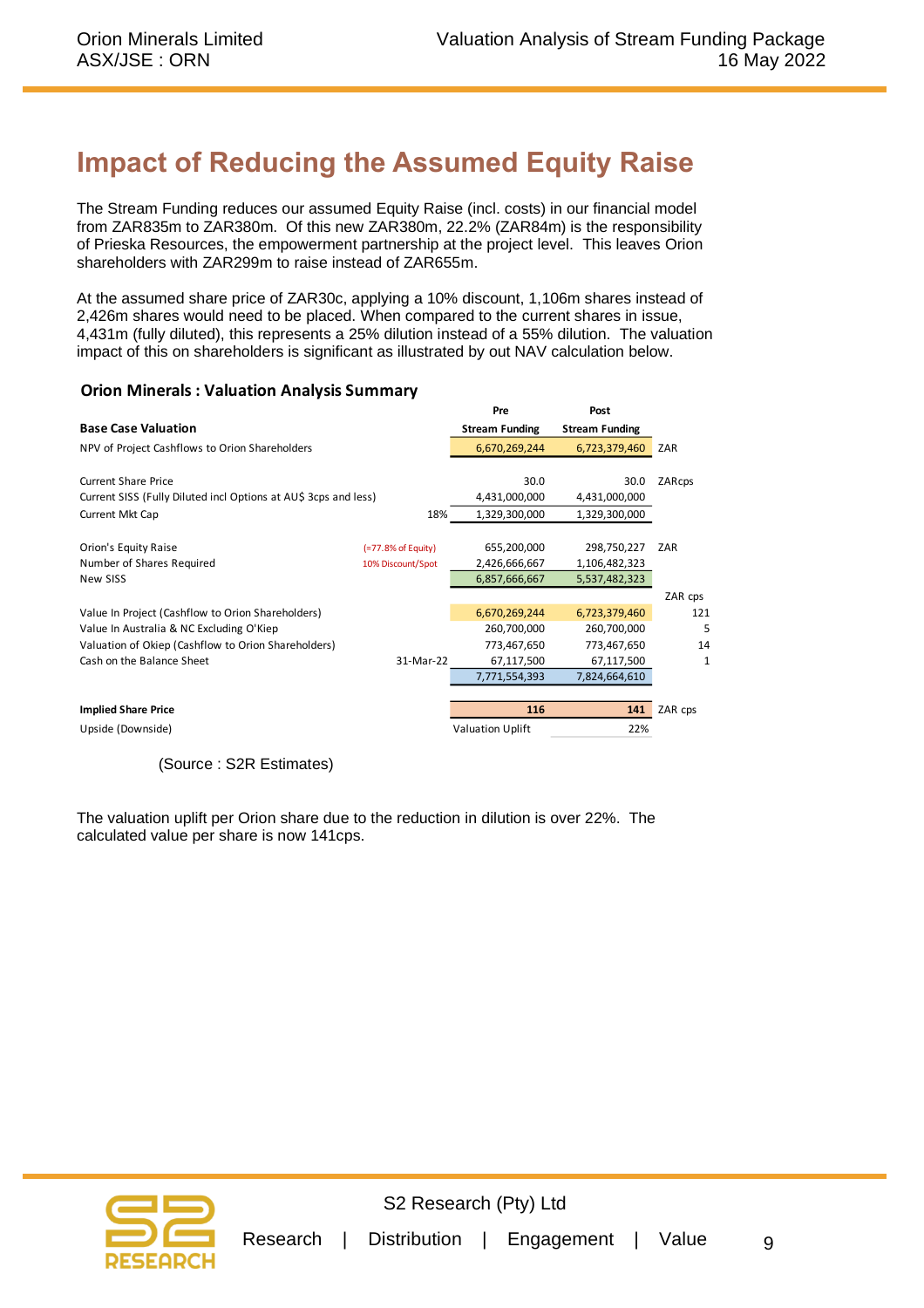## **Estimating the Cost of the Precious Metals Stream Funding**

In the updated Feasibility Study (ASX/JSE Release 26 May 2020, P70), the Net Smelter Return (NSR) estimates for the underground orebody assumed a silver (Ag) recovery of 144 to 176 g/t in final concentrate and a gold (Au) recovery of 2 to 3g/t in final concentrate. Further, the final concentrate from underground production was expected to grade 20% Cu from underground sources.

Using the average grade for each and converting to oz/t Cu contained in concentrate we derive 0.4 oz/t Au and 20.6 oz/t Ag. This compares well to the Payable Gold of 0.359 oz/t and Payable Silver of 21.736 oz/t of Cu in concentrate used in the Stream Agreement.

Using the published numbers of 0.359 oz/t for gold and 21.736 oz/t for silver and applying our updated production profile for the accelerated early open-pit mining plan we estimate the following precious metals production profiles.



(Source : S2R Estimates)

In terms of delivery into the Stream Agreement, 84% of Payable Gold and Silver is to be delivered until 94.3koz of gold and 5,710koz of silver are delivered respectively. The above graphs illustrate that the stream agreement covers the precious metals production that we expect over the initial life of mine, including the open pit and pillar mining but excluding any orebody extensions at depth.

The precious metals Stream Funding of US\$80m is for an effective 74% of future gold and silver by-product production as 10% is delivered at spot prices at the time of delivery.

To assess the IRR of the precious metals' stream we have applied the gold forward curve as published by the World Gold Council for the next 5 years and thereafter inflated the gold price by 1.5% pa aligned with long term US CPI expectations and the Fed's 2% target. For silver prices we have used the silver futures curve for the next 4 years and then similarly inflated the price by 1.5% pa.

| FYE                    | Jun'23 | Jun'24 | Jun'25 | <b>Jun'26</b> | Jun'27 | Jun'28 |
|------------------------|--------|--------|--------|---------------|--------|--------|
| Gold Price (US\$/oz)   | 1.968  | 2.014  | 2.057  | 2,076         | 2,096  | 2,127  |
| Silver Price (US\$/oz) | 23.00  | 23.55  | 24.00  | 24.36         | 24.73  | 25.10  |

(Source : World Gold Council & www.barchart.com)

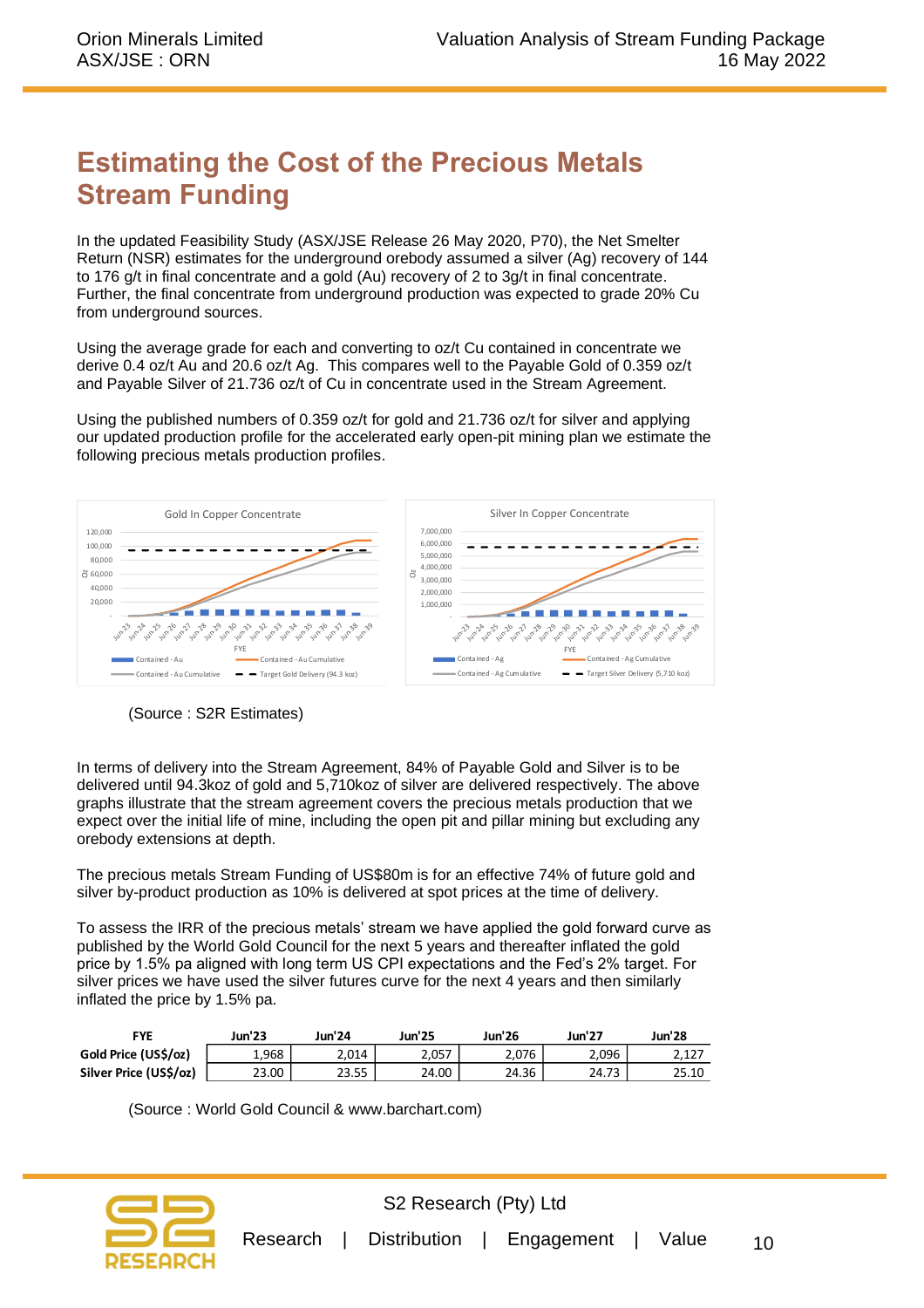Using these assumptions, we estimate that the precious metals revenue stream has been discounted by approximately 16% (real) to give a present value of US\$80m Stream Funding as indicated.

|                              | <b>Discount Rate</b> | NPV (US\$) |
|------------------------------|----------------------|------------|
| <b>Gold Revenue Stream</b>   | 16%                  | 47,719,400 |
| <b>Silver Revenue Stream</b> | 16%                  | 33,083,341 |
|                              |                      | 80,802,740 |

(Source : S2R Estimates)

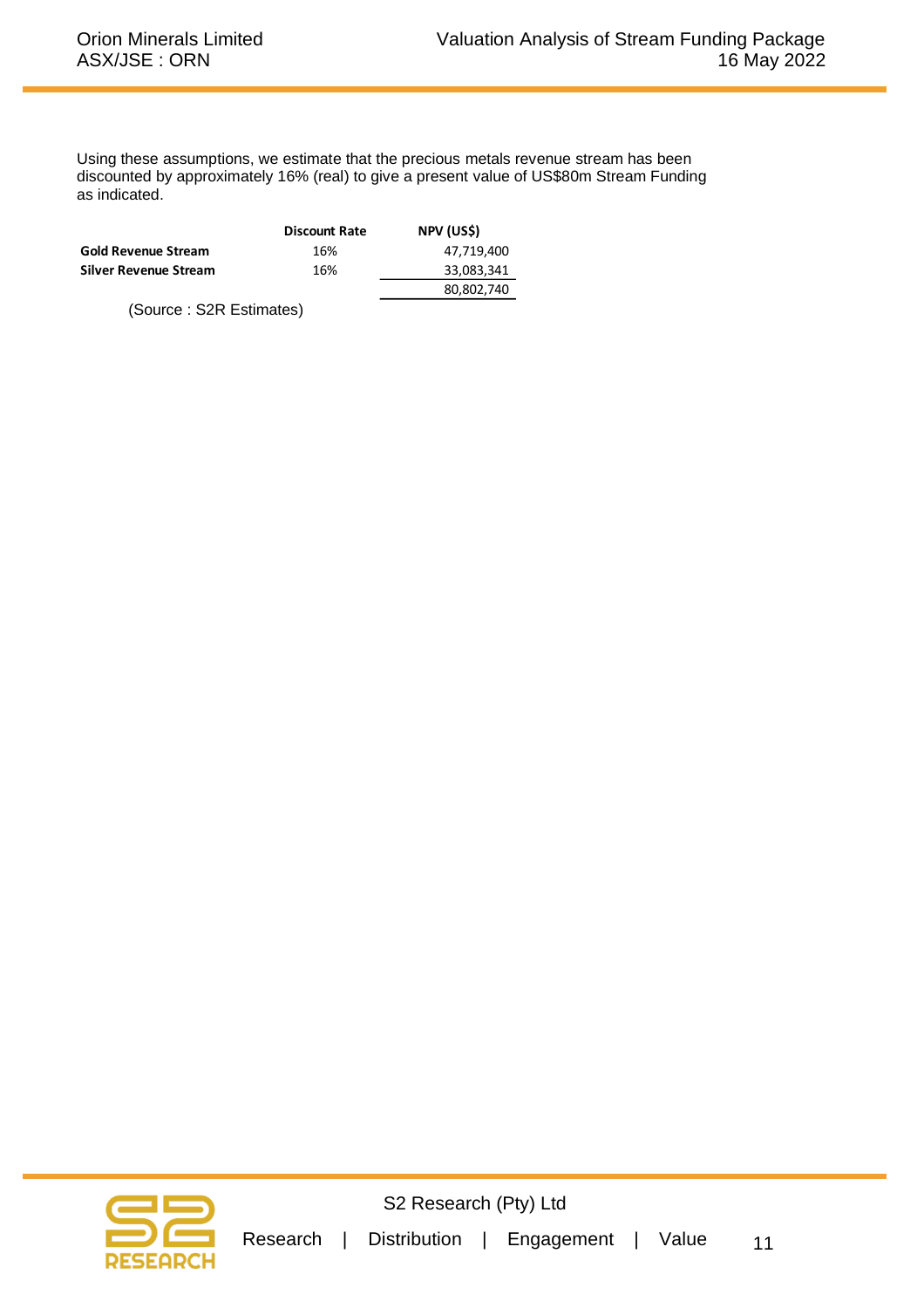## **Estimating the Cost of the Revenue Stream Funding**

Using the financial model updated for current metal price expectations (Orion – 1 Year On : 5 Nov 2021) and the accelerated mining plan (Optimising the Prieska Copper-Zinc Project - 3 Feb 2022), we are able to estimate the cost of the Revenue Stream Funding.

The A\$10m at  $\sim$  ZAR/A\$11.25 advanced against 0.8% of future revenue in our model implies a discount rate of approximately 20% (real). To arrive at a similar discount rate as implied by the precious metals stream, 16%, input metal prices for copper and zinc need to be lowered from US\$9,500/t to US\$8,000/t and US\$3,000/t to US\$2,500/t respectively.



(Source : S2R Estimates)

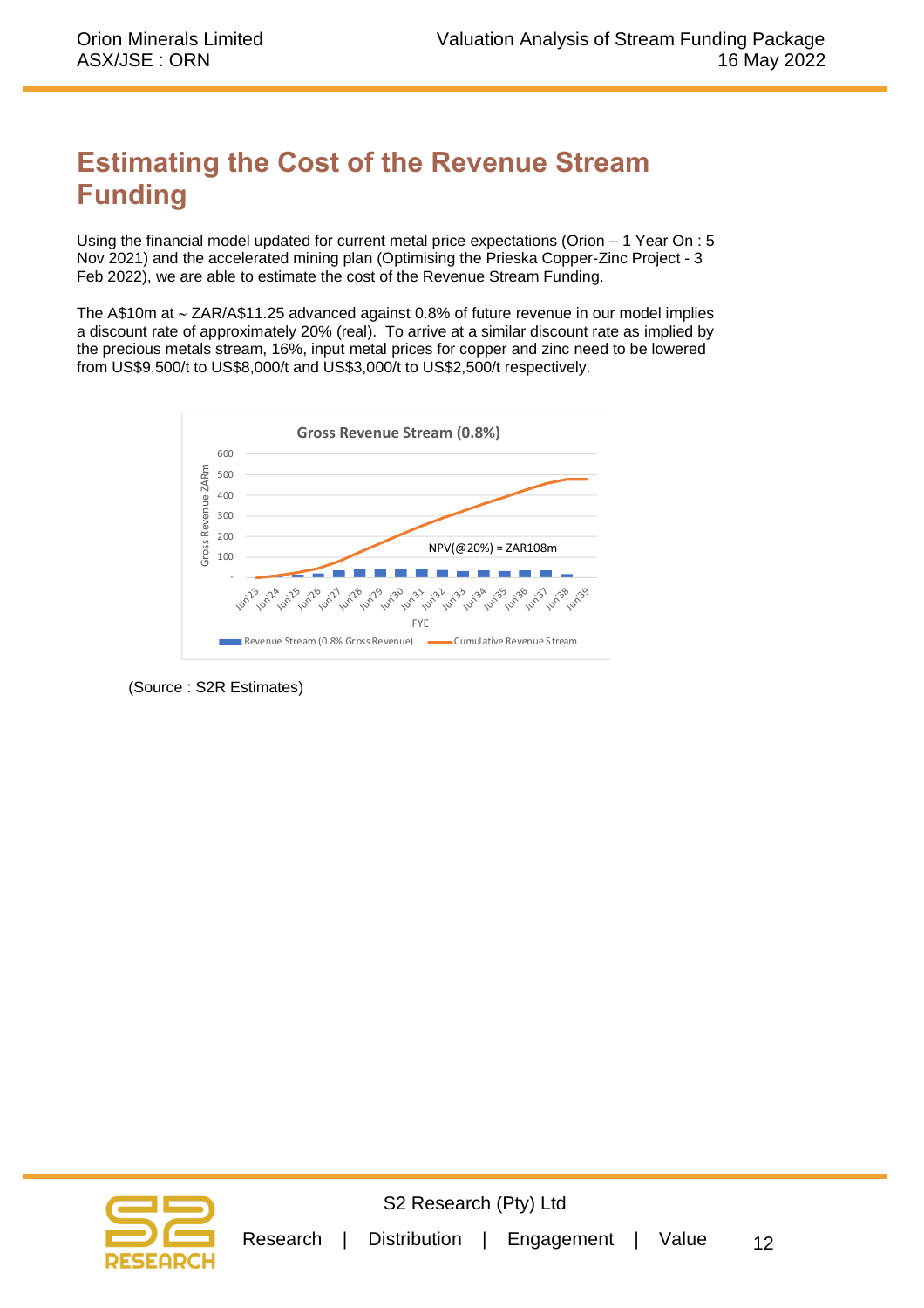## **Impact of the Sale of Precious Metals on Net Smelter Return (NSR)**

The NSR's used in our financial model prior to the announcement of the funding package were 98% for the underground orebody and 93% for the open pit orebody. If we reduce our assumed precious metals by-product credits by 74%, we get NSR's of 91% and 92% respectively reflecting the higher precious metals content and recovery from the underground orebody.

The change in the copper concentrate NSR derived from the underground orebody is illustrated below.

| (Before and After Stream Funding (SF)) |             |                  |                 |
|----------------------------------------|-------------|------------------|-----------------|
| Parameter                              |             | <b>Before SF</b> | <b>After SF</b> |
| Metal Price - Copper                   | US\$/tonne  | 9,500            | 9,500           |
| Concentrate Grade                      | %           | 19.8%            | 19.8%           |
| Value of Metal In Concentrate          | US\$        | 1,881            | 1,881           |
| Payability (Metal Recovered)           | %           | 95.0%            | 95.0%           |
| Payability Deduction                   | US\$/t Conc | (94)             | (94)            |
| Treatment & Refining Charges           | US\$/t Conc | (90)             | (90)            |
| By-Product Credits (Au & Ag)           | US\$/t Conc | 173              | 45              |
| <b>Total Penalty Deductions</b>        | US\$/t Conc | (26)             | (26)            |
| Net Smelter Return (NSR)               | US\$/t Conc | 1,844            | 1,716           |
| Net Smelter Return (NSR)               | %           | 98.0%            | 91.2%           |

#### **Net Smelter Return - Cu Concentrate (U/G)**

(Source : ASX/JSE Release 26 May 2020 – Updated Feasibility Study & S2R Estimates)

It must be noted that the NSR by-product credits for the precious metals were calculated at prices significantly lower than current spot. For the NSR estimate, the gold price used was US\$1,350/oz and the silver price was US\$16.50/oz. Thus, the contribution of precious metals to project NPV has been historically understated in our calculations. It follows that the impact of the exclusion of the 74% to the new NPV is not as high as it might have been if market related prices had been used.

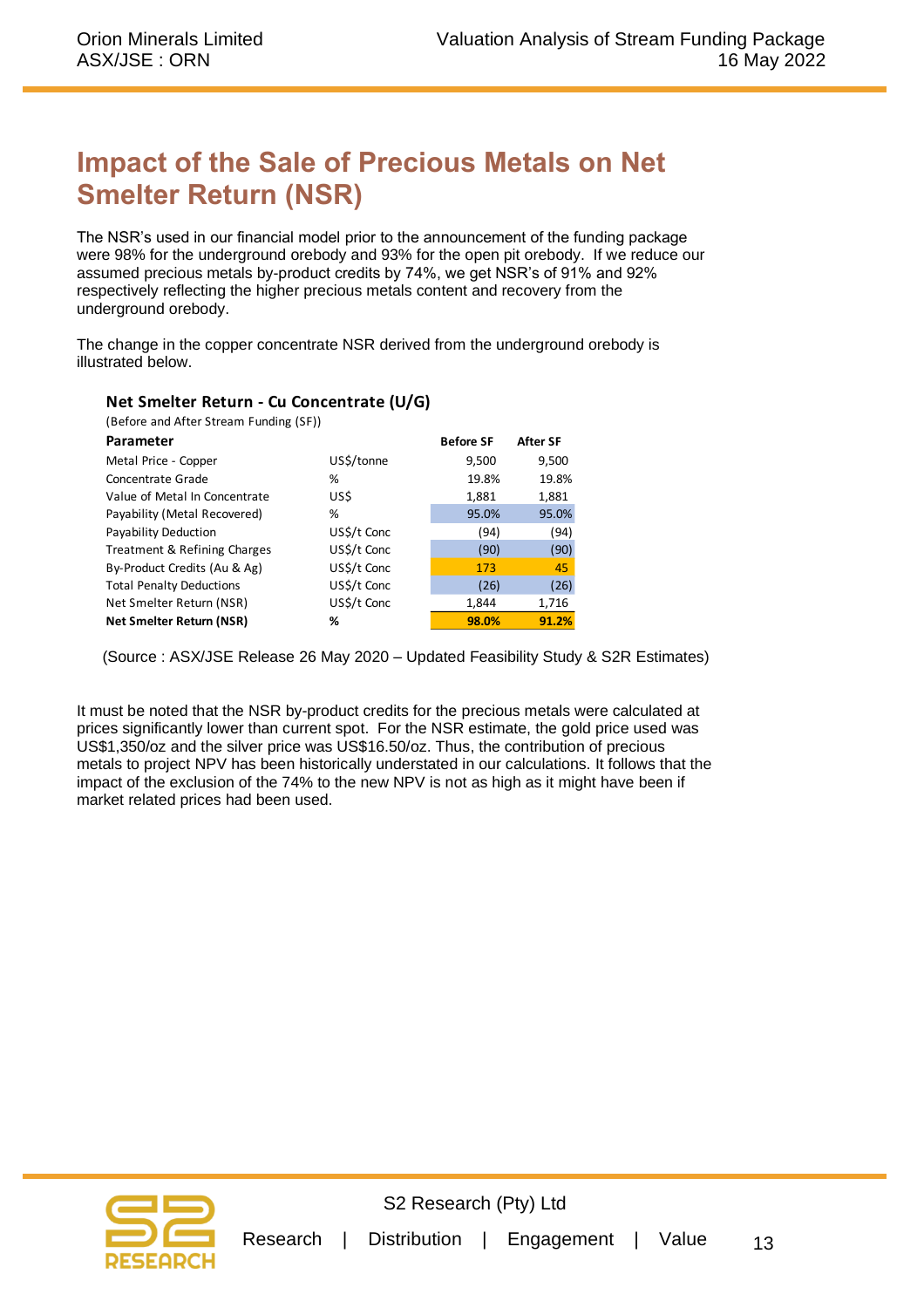## **Orion Minerals Limited**

#### **CORPORATE DIRECTORY**

**Company Secretary** Martin Bouwmeester

**Registered office and Principal** place of business Suite 617 530 Little Collins Street Melbourne, Victoria, 3000 Telephone: +61 (0) 3 8080 7170 Website: www.orionminerals.com.au

#### **Share Registry**

**Link Market Services Limited** QV1, Level 2, 250 St Georges Terrace Perth, Western Australia 6000 Telephone: +61 1300 306 089

#### **Auditor**

**BDO Audit Pty Ltd** Level 18 Tower 4, 727 Collins Street Docklands Victoria 3008

**Stock Exchange Primary listing:** Australian Securities Exchange (ASX) **ASX Code: ORN** 

**Secondary listing: JSE Limited (JSE) JSE Code: ORN** 

#### **JSE Sponsor**

Merchantec Capital 2nd Floor, North Block Corner 6th Road and Jan Smuts Avenue **Hyde Park** Johannesburg 2196

## **Analyst Certification**

I, Simon Hudson Peacock, hereby certify that the views expressed in this research accurately reflect my personal views about Orion Minerals Ltd. and no part of my compensation is directly or indirectly related to the inclusion of specific recommendations or views in this research.



Mining Engineer turned Mining & Resources Analyst and Portfolio Manager with over two decades experience in company and commodities research across both buy and sell financial institutions.

Simon graduated in Mining Engineering (with commendation) from the Camborne School of Mines (UK) and was a Junior Mining Engineer with Impala Platinum for four years before enrolling at the UCT Graduate School of Business MBA program. In the following years he has worked as a mining analyst and portfolio manager in some of the top investment teams in South Africa including Investec, Prudential, African Harvest and Cadiz. During this time, he became a CFA Charterholder. At both African Harvest and Cadiz, he was the head of the equity research team. For the last two years, Simon has worked as an independent investment analyst specialising in mining companies.